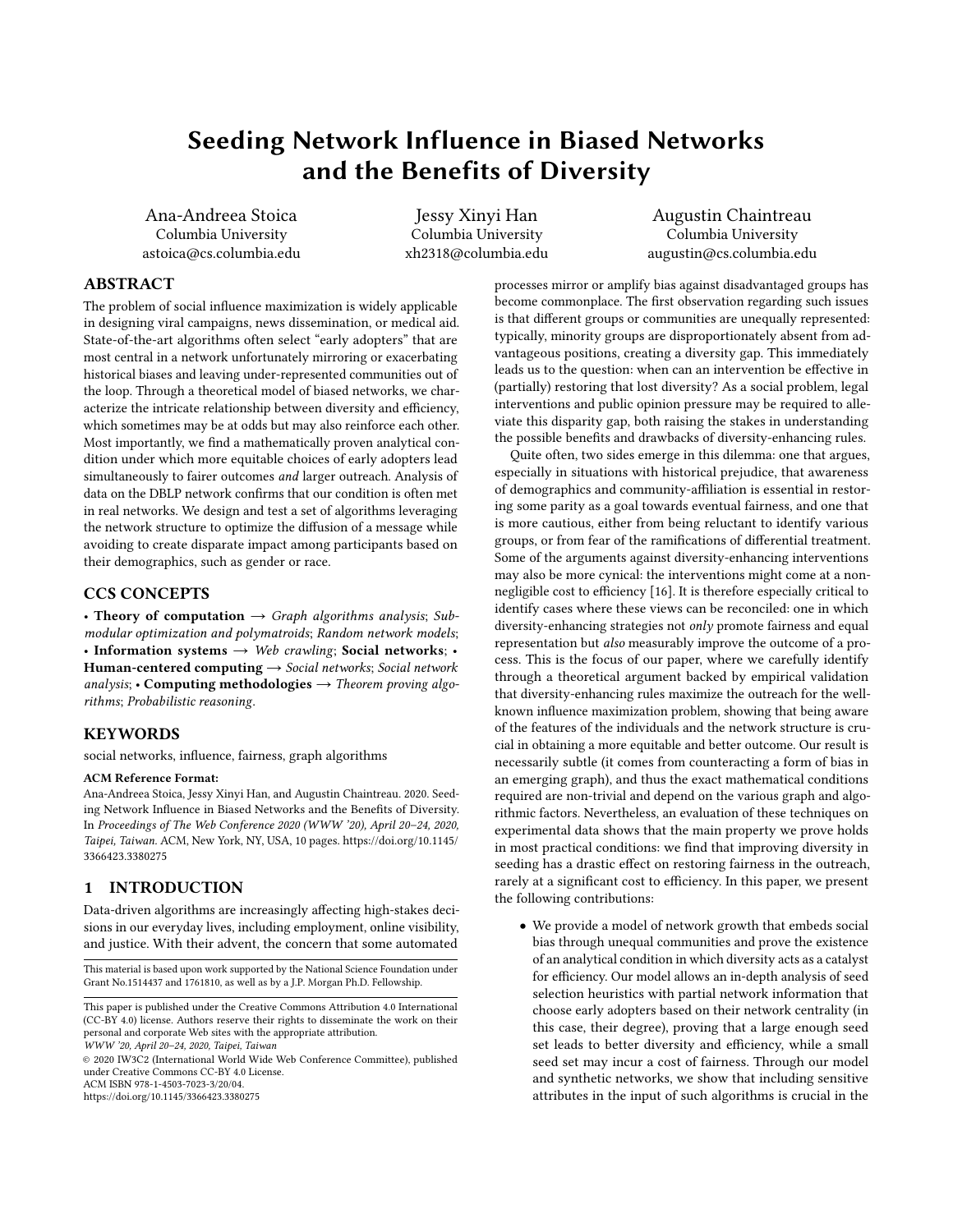design of more equitable heuristics and provide an analytical study of the conditions in which disparity in seed selection occurs. (Section [3\)](#page-1-0).

- We analyze diversity-enhancing interventions on seeding using a dataset of Computer Scientists collected from DBLP, confirming that our results qualitatively hold even outside of the strict assumptions embedded in our theoretical model. We find that our theoretical lower bounds on the seed set size are conservative (Section [4\)](#page-5-0).
- Finally, we extend our results to evaluate our findings across multiple centrality measures. For scenarios including a small seed set budget, we find that an alternative diversity-enhancing rule is effective at improving equity in information diffusion at no cost to outreach (Section [5\)](#page-7-0).

Social influence maximization has been a widely-studied problem in online networks, having impactful applications in information diffusion, disease spread, marketing strategies, and many others. A classical method is to pick a set of individuals who will be the "early adopters" (a seed set), who either adopt the desired message or product out of their own will or receive it at no cost. As they share it with their friends, who may or may not adopt it themselves, the process continues into a cascade. In the traditional formulation inspired by marketing, one may aim to maximize the number of people who adopt the product (the outreach). That goal was recently called into doubt in cases where fairness is paramount, e.g., when social influence is leveraged for public health, with a mandate to equally protect members of various groups. It was quickly pointed out that even if algorithms choose seeds based on their network position (e.g., "most central") and seemingly ignore demographics, properties of social networks also encode historical biases and gender artifacts that algorithms can reinforce. The state-of-theart is to propose parity-restoring clauses inside an optimization problem, which have been reported to navigate a fairness-efficiency trade-off [\[1,](#page-9-2) [17,](#page-9-3) [42\]](#page-9-4).

We aim to understand biases present in the graph through a modeling approach, so that an algorithm may learn how to correct for them. Far from introducing fairness as a top-down objective, we experiment with interventions from the start and examine the conditions under which diversity comes not at a cost, but as a catalyst for maximizing outreach. We focus on situations where information is sparse or the graph must be learned or approximated, as this has been the most active line of work in the recent analysis of influence maximization. In retrospect, all previous results showing that seed diversity comes as a costly intervention with respect to efficiency are built on the specific case of a greedy algorithm with complete information.

### 2 RELATED WORK

Several online services have recently come under scrutiny for reproducing or amplifying bias against disadvantaged groups in society [\[15,](#page-9-5) [18,](#page-9-6) [34\]](#page-9-7). Information diffusion is subject to similar concerns, for instance via online advertising [\[2,](#page-9-8) [43\]](#page-9-9), search engines [\[9\]](#page-9-10), or profile recommendations [\[40\]](#page-9-11). Leveraging social networks to accelerate information diffusion follows a similar trend [\[1,](#page-9-2) [17,](#page-9-3) [42\]](#page-9-4).

Judiciously choosing a seed set to create a cascading effect and maximize the eventual spread of influence remains a practical challenge. Even when the network topology and the information diffusion properties among nodes are known, most approximate algorithms require costly polynomial steps [\[22,](#page-9-12) [23\]](#page-9-13). This is why seed set selection deployed in practice exploits simpler heuristics based on neighbors or centrality properties [\[11,](#page-9-14) [12,](#page-9-15) [24,](#page-9-16) [47\]](#page-9-17). These "rules of thumb" are a fortiori indispensable to guide the choice of seeds when the network is only partially known [\[37\]](#page-9-18) or learned from experiments [\[6\]](#page-9-19). Building on a preliminary version of our results [\[39\]](#page-9-20), no other paper so far has considered fairness in such a context to our knowledge. Recent work [\[1,](#page-9-2) [17,](#page-9-3) [42\]](#page-9-4) starts from the different assumption that a polynomial greedy heuristic is run on a full information network. Like these papers, we find that algorithms that are agnostic to community affiliation or sensitive attributes when maximizing influence may come at a cost to diversity in both the choice of seeds and the population reached. However, unlike this past work, we conclude that diversity-enhancing rules can restore diversity without decreasing performance. Indeed, contrary to it, our theoretical analysis and empirical results give conditions under which fairness presents a (modest) gain. We note that our results resonate with a more general line of work concerned with algorithmic fairness when processing human data, shedding light onto the tendency of classification algorithms to reproduce or amplify historical prejudices (see [\[3,](#page-9-21) [8,](#page-9-22) [46\]](#page-9-23) and references therein).

Some of the conditions we analyze resemble the these for ensuring equity in output [\[26,](#page-9-24) [33\]](#page-9-25), and the diversity-enhancing seeding we define resembles previous techniques for fair personalization [\[10,](#page-9-26) [19,](#page-9-27) [27\]](#page-9-28). Our results contribute to recent evidence suggesting that sensitive attributes should not be ignored but can be leveraged to simultaneously improve fairness and accuracy [\[25\]](#page-9-29). The apparent paradox between fairness and accuracy (or efficiency) is often explained [\[13,](#page-9-30) [38\]](#page-9-31) by the presence of an implicit bias when evaluating candidates of certain subgroups [\[27\]](#page-9-28) according to simple metrics. One may sometimes refine the metric used, leveraging sensitive attributes, ideally so that selection is solely dependent on the true outcome probability.

While diversity has been long studied as having performanceenhancing benefits in many domains [\[21,](#page-9-32) [35\]](#page-9-33), showing its strengths beyond moral reasons, theoretical models encompassing diverse agents have shown complicated dynamics of minority suppression due to homophilic behavior and rich-get-richer effects [\[5,](#page-9-34) [29\]](#page-9-35). Our work complements these results as we provide a theoretical foundation for why social network metrics follow spontaneous dynamics that give rise to such effects and when one can provide a strong justification to introduce diversity-enhancing rules.

#### <span id="page-1-0"></span>3 THEORY OF DIVERSITY SEEDS

In understanding the true causes of bias in influence maximization, we introduce a theoretical model that reproduces disparity between different communities in social networks. While emulating the organic growth of communities of individuals with different features or interests, we are able to mathematically analyze the conditions in which bias is firstly created and then captured by algorithms that leverage network centrality, investigating the complex relationship between diversity and optimality.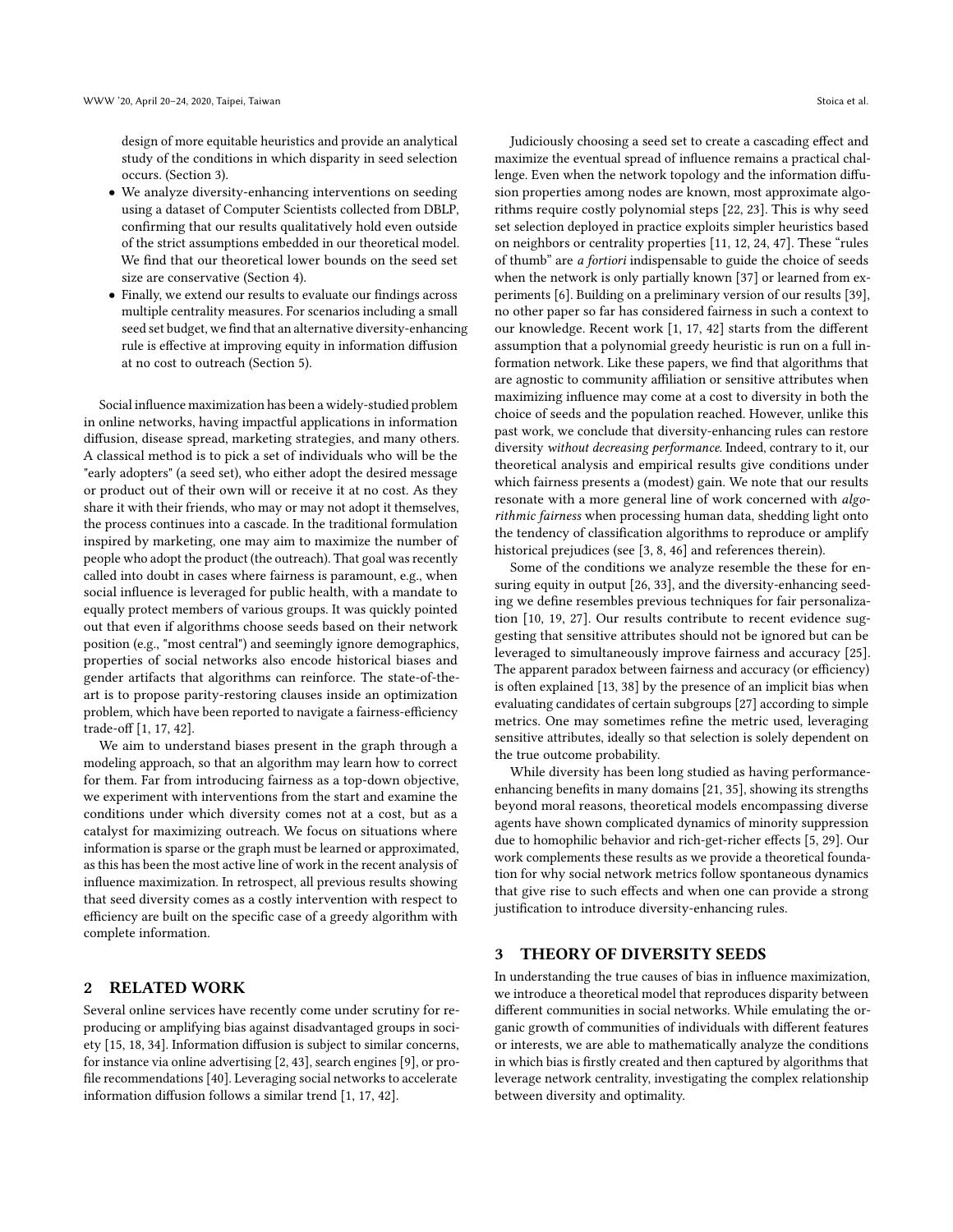Seeding Network Influence in Biased Networks and the Benefits of Diversity WWW '20, April 20–24, 2020, Taipei, Taiwan

## 3.1 Model of biased networks and influence

In studying the effect of information diffusion for different communities, we use an established model of network growth that encodes two unequal populations, namely the biased preferential attachment model. Built on the classical Barabasi-Albert model [\[7\]](#page-9-36) and extended to encompass more than one community [\[5\]](#page-9-34), the model has been shown to have real applications by encoding patterns of human connections, from community affiliation to homophily and a rich-get-richer effect [\[4,](#page-9-37) [5,](#page-9-34) [28,](#page-9-38) [40\]](#page-9-11). In this model, the network grows through the sequential addition of new nodes, satisfying three properties:

- Community affiliation: When a node enters the network, it chooses one of two labels: red  $(R)$  with probability  $r$ , and blue (B) with probability  $1 - r$ . By setting  $r < 0.5$ , the red community is the minority. For simplicity, we focus on a network with two communities, but the model immediately generalizes to any finite number of communities.
- Rich-get-richer: The new node chooses to connect to some other node according to preferential attachment (chooses a node with probability proportional to that node's degree). This step is repeated  $d > 1$  times, giving each node an outdegree of d.
- Homophily: If the two nodes from the previous step have the same label, an edge is formed; otherwise, the new node accepts the connection with probability  $\rho$ , where  $0 < \rho < 1$ , and the process is repeated until an edge is formed. This models individuals' tendency to be more likely to connect with people belonging to the same group.

Previous studies of this model [\[5\]](#page-9-34) show that the degree distribution follows a power law with different coefficients:  $\beta(R)$  and  $\beta(B)$ for the two populations, where  $\beta(R) > 3 > \beta(B) > 2$ , showing that the minority population encounters a "glass ceiling" effect in acquiring a high number of connections, or equivalently, that minority nodes will be under-represented at the top of the degree hierarchy. With a large body of evidence for its pervasiveness in offline [\[14\]](#page-9-39) and online [\[5,](#page-9-34) [34\]](#page-9-7) networks, the glass ceiling effect captures such inequality due to historical prejudices in top-ranked individuals of a population. This model in particular reproduces the observations [\[1,](#page-9-2) [17,](#page-9-3) [42\]](#page-9-4) that seeds may be chosen disproportionately among members of the majority group (see arguments below), affecting the proportions of minority and majority nodes in outreach from a fairness perspective.

Information diffusion: Assuming the network grows according to the biased preferential attachment model, we use the independent cascade model for information diffusion under a seed set budget constraint, where each individual adopts the information transmitted to them from one of their friends with a probability  $p$ , independently for every friend, for  $0 < p < 1$ . We assume an undirected graph in this study. Note that, given the complexity of the graph, any other information diffusion model appears much harder to tackle. As we prove below that even the simplest case of an approximation of the independent cascade is non-trivial, how diversity affects outreach in more complex diffusion processes becomes an interesting avenue for future work.

#### 3.2 A theoretical proof of diversity benefit

We denote by  $\phi_V(S)$  the *influence* of a set S over a network V, i.e. the set of nodes activated by the independent cascade model. We can formally define statistical parity in outreach as

DEFINITION 3.1. For a graph  $G = (V, E)$  that adopts information through an independent cascade model from a seed set S, there is statistical parity in the outreach for communities  $C_1, \cdots C_k$  if  $\forall i \neq j$ :

$$
\frac{\mathbb{E}|\{u \in \phi_V(S)|u \in C_i\}|}{|C_i|} = \frac{\mathbb{E}|\{u \in \phi_V(S)|u \in C_j\}|}{|C_j|}.
$$
 (1)

This notion can ensure that the product or the information being spread reaches the population in a representative way, i.e. reaches the same percentage of each community. Note that, even for a particular fixed seed set S, its outreach (or influence  $\phi_V(S)$ ) may be costly or impossible to compute, for instance when not all pertinent details are known. In such cases, we can require statistical parity in seeding as a proxy towards parity in outreach (i.e., the same condition where  $\phi_V(S)$  is replaced by S). We note, however, that parity seeding appears neither necessary nor sufficient.

Similarly, we can define statistical parity for a seed set S, and use this notion as a tool to gain more parity in the outreach. Since we do not have the full network information, optimizing directly for parity in the outreach becomes impossible, and thus we use the seed set as a proxy. This is particularly important in news spread, where manipulating distribution of news can lead to misinformation and to amplifying an echo chamber effect, and maybe even more compelling for public health concerns.

Seeding Strategically: While the greedy algorithm provides a good approximation of the best seed set in the independent cascade model [\[22\]](#page-9-12), it is costly to compute and typically inaccessible in many practical cases, when the network is only partially observed and the nodes are only characterized by their degree or other centrality measures. As mentioned before, a large body of literature focuses on maximizing influence through different simple heuristics [\[11,](#page-9-14) [12,](#page-9-15) [24,](#page-9-16) [47\]](#page-9-17), obtaining scalable algorithms for seed selection by leveraging network statistics such as degree centrality and distance centrality. For concreteness, we focus in this section on analyzing degree centrality before validating our results for diversity in other heuristics in Section [5.](#page-7-0) Degree centrality is arguably simplistic but already presents an interesting behavior and approximates greedy for a small probability  $p$  of diffusion [\[22\]](#page-9-12). We hope our study provides a starting point for analyzing other similar heuristics. Note also that the glass ceiling effect proved in [\[5\]](#page-9-34) implies that seeding based on degree centrality can be arbitrarily far from having statistical parity in the seed set.

Formally, the baseline agnostic seeding heuristic based on degree centrality sets a threshold  $k(n)$  for degree above which all nodes are chosen as seeds, regardless of their color or community affiliation:

DEFINITION 3.2. The baseline agnostic seeding defines the seed set of a bi-populated network  $V$  of red  $(R)$  and blue  $(B)$  nodes as  $S_{k(n)} = \{v \in V | deg(v) \geq k(n) \}.$ 

Figure [1](#page-3-0) (left) shows an illustration of that process for two communities of red and blue nodes, where the blue nodes are the majority and have a higher degree. As a given budget for the size of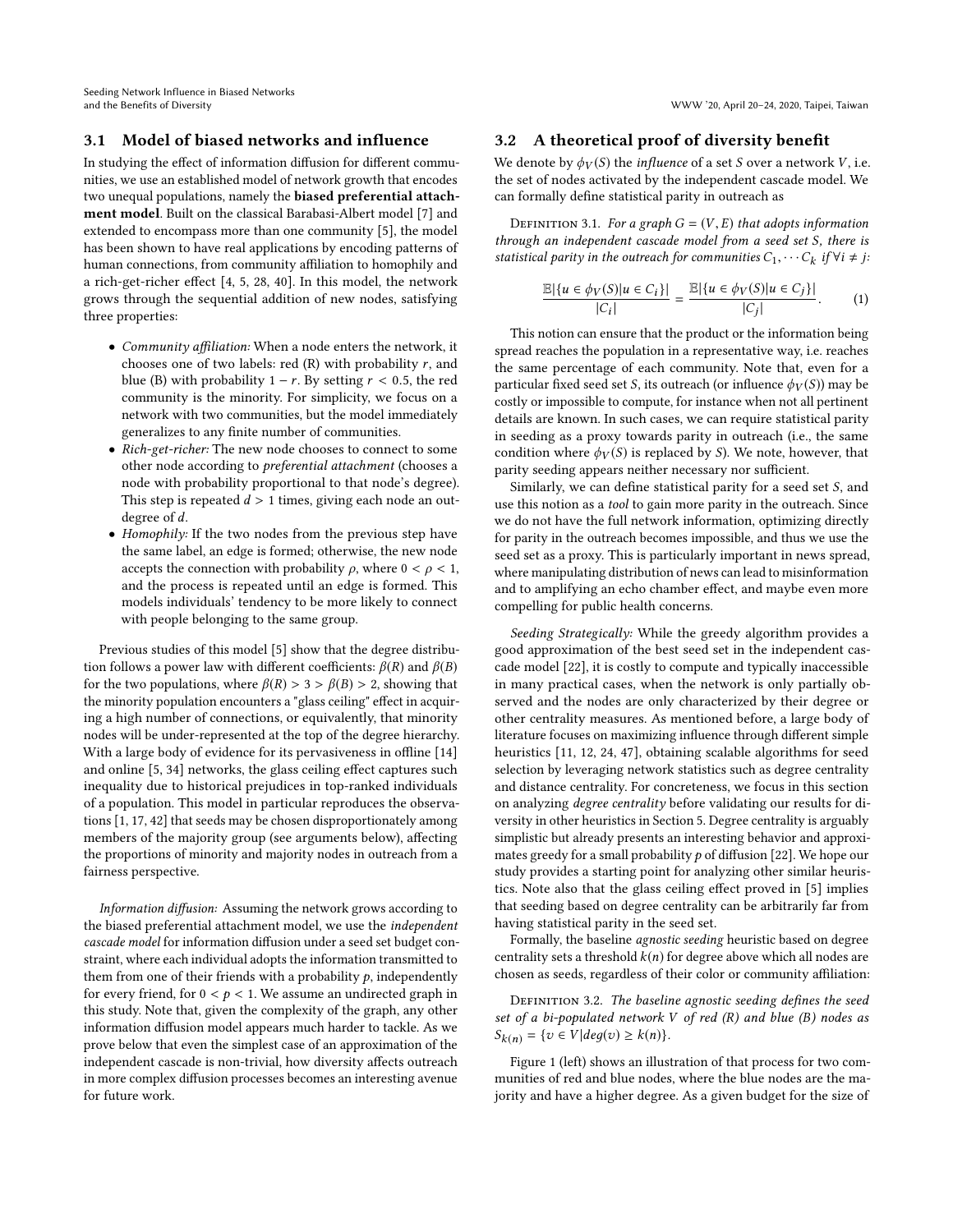<span id="page-3-0"></span>

Figure 1: Differentiated thresholds for strategic seeding.

the seed set is equivalent to choosing nodes above a certain degree threshold  $k$ , a color-agnostic seeding heuristic would choose nodes from the degree ranking, while a strategic one may include the color of the nodes in the choice of seeds.

Through our concept of diversity, we define strategic heuristics based on statistical parity of the seeds, called parity seeding (Figure [1](#page-3-0) right) by increasing the threshold for the blue nodes and decreasing it for the red nodes in order to achieve the same ratio of red and blue nodes in the seed set as it is in the general population while preserving the seed set budget:

DEFINITION 3.3. Parity seeding defines the seed set of a bi-populated network V of red (R) and blue (B) nodes based on two differentiated thresholds  $k^R(n)$  and  $k^B(n)$  as

$$
S_{k^R(n)}^R \cup S_{k^B(n)}^B = \{ v \in R | deg(v) \ge k^R(n) \} \cup \{ v \in B | deg(v) \ge k^B(n) \}
$$

<span id="page-3-1"></span>such that  $|S_{k(n)}| = |S_{kR(n)}^R \cup S_{kB(n)}^B|$  and  $\frac{|S_{kR(n)}^R}{|S_{kR(n)}^B \cup S_{kB(n)}^B|}$ |  $|S_{kR(n)}^B \cup S_{kB(n)}^B$ |  $=\frac{|R|}{|V|}$  $|V|$ (2)

We also propose an intermediary variant (Figure [1](#page-3-0) center), which we denote diversity seeding, by allowing the ratio of the two populations in the seed set to vary between the agnostic one and the parity one, again by setting differentiated thresholds for the blue and red nodes (which need not be the same as in Definition [3.3\)](#page-3-1):

DEFINITION 3.4. Diversity seeding defines the seed set of a bipopulated network V of red (R) and blue (B) nodes based on two differentiated thresholds  $k^{R}(n)$  and  $k^{B}(n)$  as

$$
S_{k}^{R}(n) \cup S_{k}^{B}(n) = \{v \in R | deg(v) \ge k^{R}(n) \} \cup \{v \in B | deg(v) \ge k^{B}(n) \}
$$
  
such that  $|S_{k}(n)| = |S_{k}^{R}(n) \cup S_{k^{B}(n)}^{B}|$ .  
Finally, we need to introduce an approximation: since the func-

tion  $\phi_V(S)$  remains elusive in such complex network, we approximate it in the analysis presented here by assuming influence spread over one hop. This approximation is accurate for small probability of diffusion (e.g.  $p = 0.01$ ), not uncommon in practice. The results for when this assumption does not hold are validated numerically for more general values of  $p$  in Sections [4](#page-5-0) and [5.](#page-7-0) Interestingly, it

seems that by making this approximation we tend to underestimate the benefits of diversity.

Given these concepts, we find an analytic condition for which strategic seeding improves both efficiency and outreach in the diffusion process:

Theorem 3.1. In the independent cascade model in a network V that follows the biased preferential attachment model with two communities of red (R) and blue (B) nodes, there exists  $k_0(n)$  known in closed form such that the following statements hold:

(i) When  $k(n) \leq k_0(n)$ , for a range of differentiated thresholds as agnostic seeding, diversity seeding obtains a larger expected  $R(n) < k^B(n)$  chosen to maintain the same expected budget<br>s agnostic seeding, diversity seeding obtains a larger expected outreach while getting closer to outreach parity, i.e.,

<span id="page-3-3"></span>
$$
\mathbb{E}(|\phi_V(S_{k(n)})|) < \mathbb{E}(|\phi_V(S_{k(R(n)}^R \cup S_{k(B(n)}^B)|),
$$
\nwith constraint 
$$
\mathbb{E}(|S_{k(n)}|) = \mathbb{E}(|S_{k(R(n)}^R \cup S_{k(B(n)}^B)|),
$$
 and (4)

<span id="page-3-2"></span>
$$
\frac{\mathbb{E}(|\phi_V(S_{k^R(n)}^R \cup S_{k^B(n)}^B) \cap R|)}{\mathbb{E}(|\phi_V(S_{k^R(n)}^R \cup S_{k^B(n)}^B)|)} > \frac{\mathbb{E}(|\phi_V(S_{k(n)}) \cap R|)}{\mathbb{E}(|\phi_V(S_{k(n)})|)}.
$$
 (5)

(ii) When  $k(n) \geq k_0(n)$ , all diversity seeding heuristics with the<br>same expected hudget as agnostic seeding can be closer to same expected budget as agnostic seeding can be closer to outreach parity but always obtain a smaller expected outreach.

This result illustrates how seeding diversity and seeding efficiency are intricately related: when aiming for selecting too few seeds, diversity hurts overall outreach, intuitively because each chosen seed among the minority group reaches a smaller community. Having less "room to grow" than a typical majority node, minority seeds are far down in the rankings. One should lower the threshold significantly to move towards a fair representation and that comes at a significant cost. However, with more seeds and lower  $k(n)$ , the situation starts to improve and it becomes less and less costly to bring proportional representation in outreach. As we approach a critical point, which is entirely known although its exact value remains quite complex (see proof below), the cost of equal representation virtually vanishes. Then, remarkably, the opposite trend emerges past this point, where enhancing diversity can increase the outreach both in absolute size and in proportional representation. Intuitively, this is because a seed from a minority group overlaps much less with prior seeds with better rankings, making its individual contribution substantially better than even a slightly higher rank majority node.

Finally, we find that parity seeding is also able to be more equitable and more efficient, given a sufficiently large seed set budget, albeit much larger than for diversity heuristic (we omit the proof here due to lack of space):

COROLLARY 3.2. In the independent cascade model in a network V that follows the biased preferential attachment model with two communities of red (R) and blue (B) nodes, there exists  $k_1(n)$  known in closed form such that the previous statements hold for the parity seeding heuristic.

The rest of the section provides a sketch of the proof for Theorem [3.1,](#page-3-2) limited due to space constraints.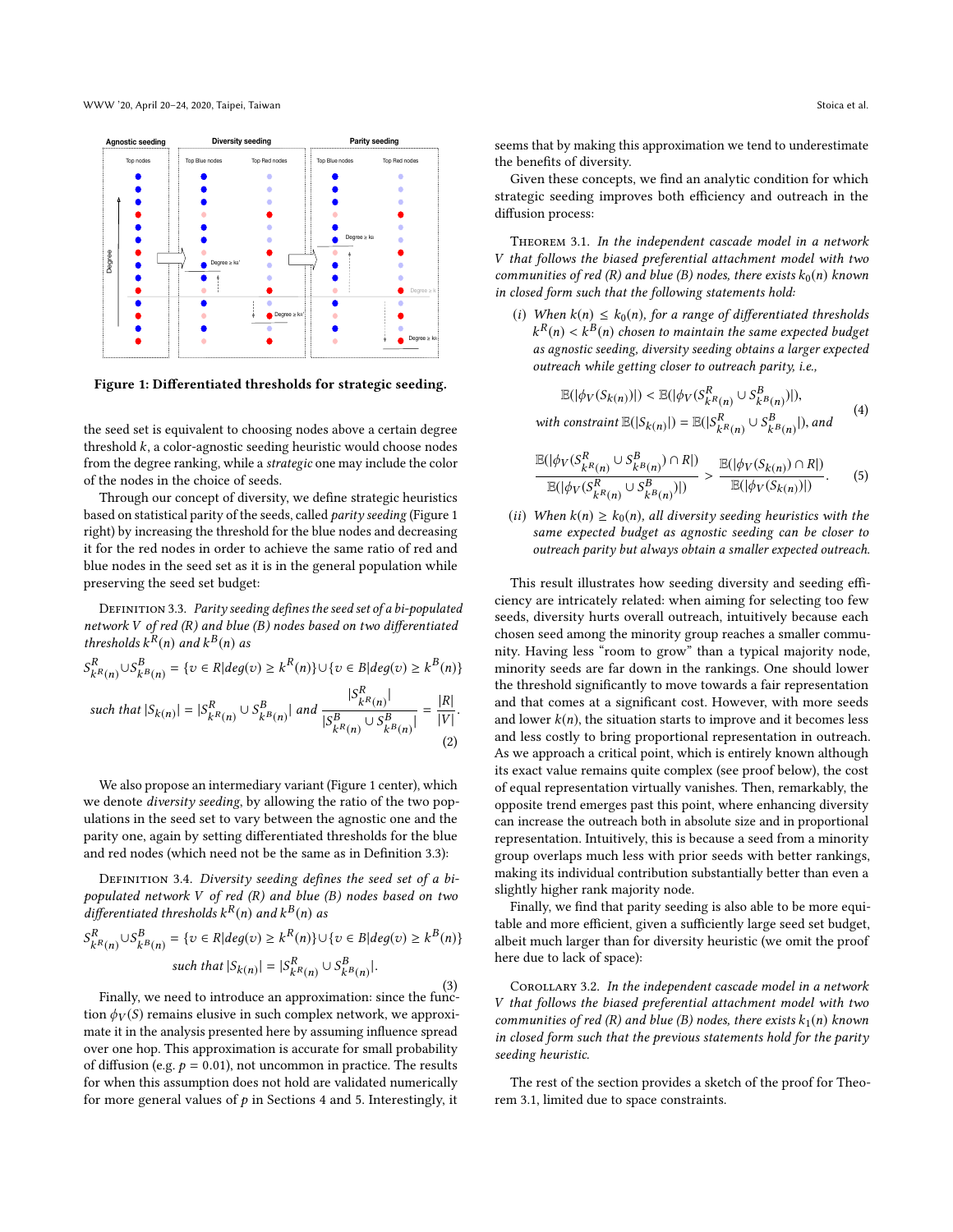Seeding Network Influence in Biased Networks and the Benefits of Diversity WWW '20, April 20–24, 2020, Taipei, Taiwan

PROOF. The intuition behind the proof is two-fold: on one hand, the biased preferential attachment model allows us to compute the probabilities of diffusion for different communities and to note that homophily preserves influence within the group that seeds lie in; on the other hand, we are able to use the diminishing marginal return property of submodular functions in showing the benefits of diversity. In a sense, although the high degree nodes are better connected, they tend to have overlapping influence spheres, leaving minority communities untapped. Note that an upper bound on the degree threshold translates into a lower bound for the seed set size. For the first part of the theorem, we continue with the following lemma, for which we use the biased preferential attachment model dynamics:

Lemma 3.1. The expected size of a seed set that includes nodes of degree at least  $k(n)$  is:

$$
\mathbb{E}(|S_{k(n)}|) = n \cdot \alpha \cdot d \cdot \frac{\beta(R) - 2}{\beta(R) - 1} \cdot k(n)^{1 - \beta(R)}
$$
  
+n \cdot (1 - \alpha) \cdot d \cdot \frac{\beta(B) - 2}{\beta(B) - 1} \cdot k(n)^{1 - \beta(B)}, (6)

where  $\alpha$  is the fraction of edges with one end in R.

PROOF. We can write

$$
\mathbb{E}(|S_{k(n)}|) = \mathbb{E}(|S_{k(n)} \cap R|) + \mathbb{E}(|S_{k(n)} \cap B|).
$$
\n(7)

\nKnowing the degree distribution of the model, we know that the

number of red/blue nodes of degree k is proportional to  $k^{-\beta(R/B)}$ .<br>Thus, we get Thus, we get

$$
\mathbb{E}(|S_{k(n)} \cap R|) = \sum_{k' \ge k(n)} k'^{-\beta(R)} \cdot C_R
$$
 (8)

$$
= n \cdot \alpha \cdot d \cdot (\beta(R) - 2) \cdot \int_{k(n)}^{\infty} x^{-\beta(R)} dx \qquad (9)
$$

$$
\Rightarrow \mathbb{E}(|S_{k(n)} \cap R|) = n \cdot \alpha \cdot d \cdot \frac{\beta(R) - 2}{\beta(R) - 1} \cdot k(n)^{1 - \beta(R)} \tag{10}
$$

$$
\mathbb{E}(|S_{k(n)} \cap B|) = \sum_{k' \ge k(n)} k'^{-\beta(B)} \cdot C_B \tag{11}
$$

$$
= n \cdot (1 - \alpha) \cdot d \cdot (\beta(B) - 2) \cdot \int_{k(n)}^{\infty} x^{-\beta(B)} dx
$$
\n(12)

$$
\Rightarrow \mathbb{E}(|S_{k(n)} \cap B|) = n \cdot (1 - \alpha) \cdot d \cdot \frac{\beta(B) - 2}{\beta(B) - 1} \cdot k(n)^{1 - \beta(B)} \tag{13}
$$

Since we want to find  $k^R(n)$  and  $k^B(n)$  that satisfy our goal in<br>using  $A$ , we set  $k^B(n) = k(n)$ , x for a variable x. In order to equation [4,](#page-3-3) we set  $k^{B}(n) = k(n) \cdot x$ , for a variable x. In order to preserve the total number of seeds we may compute the minimum preserve the total number of seeds, we may compute the minimum degree  $k^R(n)$  in closed form in terms of the network parameters.<br>Writing these as functions of x, we define: Writing these as functions of  $x$ , we define:

<span id="page-4-0"></span>
$$
F(x) = \mathbb{E}(|\phi_V(S_{k^B(x)}^B \cup S_{k^R(x)}^R)|) - \mathbb{E}(|\phi_V(S_{k(n)})|),
$$
 (14)

with the goal of solving for x such that  $F(x) > 0$ . Knowing that the blue community is majority, we would like to increase diversity and thus to choose  $x > 1$  for which  $F(x) > 0$ . In order to do that, we explicitly write the expected number of influenced nodes as:

$$
\mathbb{E}(|\phi_V(S_{k(n)})|)
$$

 $= n \cdot \mathbb{P}(v \in B) \cdot \mathbb{P}(v \text{ influenced by one of its } d \text{ edges} | v \in B)$  (15)

$$
+n \cdot \mathbb{P}(v \in R) \cdot \mathbb{P}(v \text{ influenced by one of its } d \text{ edges}|v \in R).
$$

Then, considering the blue population (and performing the same computations for the red one),

 $\mathbb{P}(v \text{ influenced by one of its } d \text{ edges} | v \in B)$ 

 $= 1 - (1 - \mathbb{P}(v \text{ influenced by one edge} | v \in B))^d$ . (16)

. We can compute the probability for a node to be influenced by one of its edges as:

$$
\mathbb{P}(v \text{ influenced by one edge} | v \in B) =
$$

$$
\mathbb{P}(v \text{ forms edge } B \to B | v \in B) \cdot \frac{|\{e = (u, w)|u \in B, w \in S_{k(n)} \cap B\}|}{|\{e = (u, w)|u, w \in B\}|} + \frac{|\{e = (u, w)|u, w \in B\}|}{|\{e = (u, w)|u \in B, w \in S_{k(n)} \cap R\}|}.
$$

$$
\frac{\mathbb{P}(v \text{ forms edge } B \to R | v \in B) \cdot \frac{|\{e = (u, w)|u \in B, w \in S_{k(n)} \cap R\}|}{|\{e = (u, w)|u \in B, w \in R\}|}}{(\text{17})}.
$$

Computing and replacing these expressions in our original equation [14,](#page-4-0) we obtain a closed-form equation which we can solve for k. Using the unequal dynamics provided by the glass ceiling effect, we find that the power law exponent of the degree distribution of the blue community dominates the one for the red community. We obtain a bound  $k_0$  for which: for  $k < k_0$ ,  $\exists x > 1$  s.t.  $F(x) > 0$ , and for  $k > k_0 \forall x > 1, F(x) < 0$ , where  $k_0$  is computed as below:

<span id="page-4-1"></span>
$$
k_0 = \left(\frac{2(1-\alpha)}{\left(\frac{1-r}{r}\right)^{\frac{1}{d-1}} - 1} \left(\frac{\frac{1-r}{\alpha\rho + 1 - \alpha}}{\frac{\rho r}{\alpha + \rho(1-\alpha)} + \frac{1-r}{\alpha\rho + 1 - \alpha}} \left(\left(\frac{1-r}{r}\right)^{\frac{1}{d-1}} + 1\right) - 1\right)\right)^{\frac{1}{\beta_B - 2}}
$$
(18)

Thus, we conclude with an analytical condition depending on the network parameters for the bound  $k_0$ , for which  $k < k_0$  allows diversity seeding to achieve a better outreach than agnostic seeding, while for  $k > k_0$  the opposite occurs and diversity comes at a cost.

These results show that, given enough seeds, diversity seeding is able to achieve better outreach than being agnostic to community affiliation. Moreover, it is also able to nudge the outreach in a more equitable way, promoting diversity in the outreach:

COROLLARY 3.3. In the above-mentioned conditions, the minority group R obtains better parity in the outreach:

$$
\frac{\mathbb{E}(\phi_V(S_{kR(n)}^R \cup \phi_V(S_{kR(n)}^B)) \cap R)}{\mathbb{E}(\phi_V(S_{kR(n)}^R \cup \phi_V(S_{kR(n)}^B))} > \frac{\mathbb{E}(\phi_V(S_{k(n)}) \cap R)}{\mathbb{E}(\phi_V(S_{k(n)})}.
$$
 (19)

We only sketch the proof intuition showing that diversity in the outreach also increases: since we are assuming a small probability of diffusion and the two communities are homophilic, the red nodes who are added to the seed set are influencing predominantly other red nodes, while the blue nodes that are being removed from the seed set for achieving better seed parity are losing their influenced blue nodes. Thus, we can show that in expectation, the number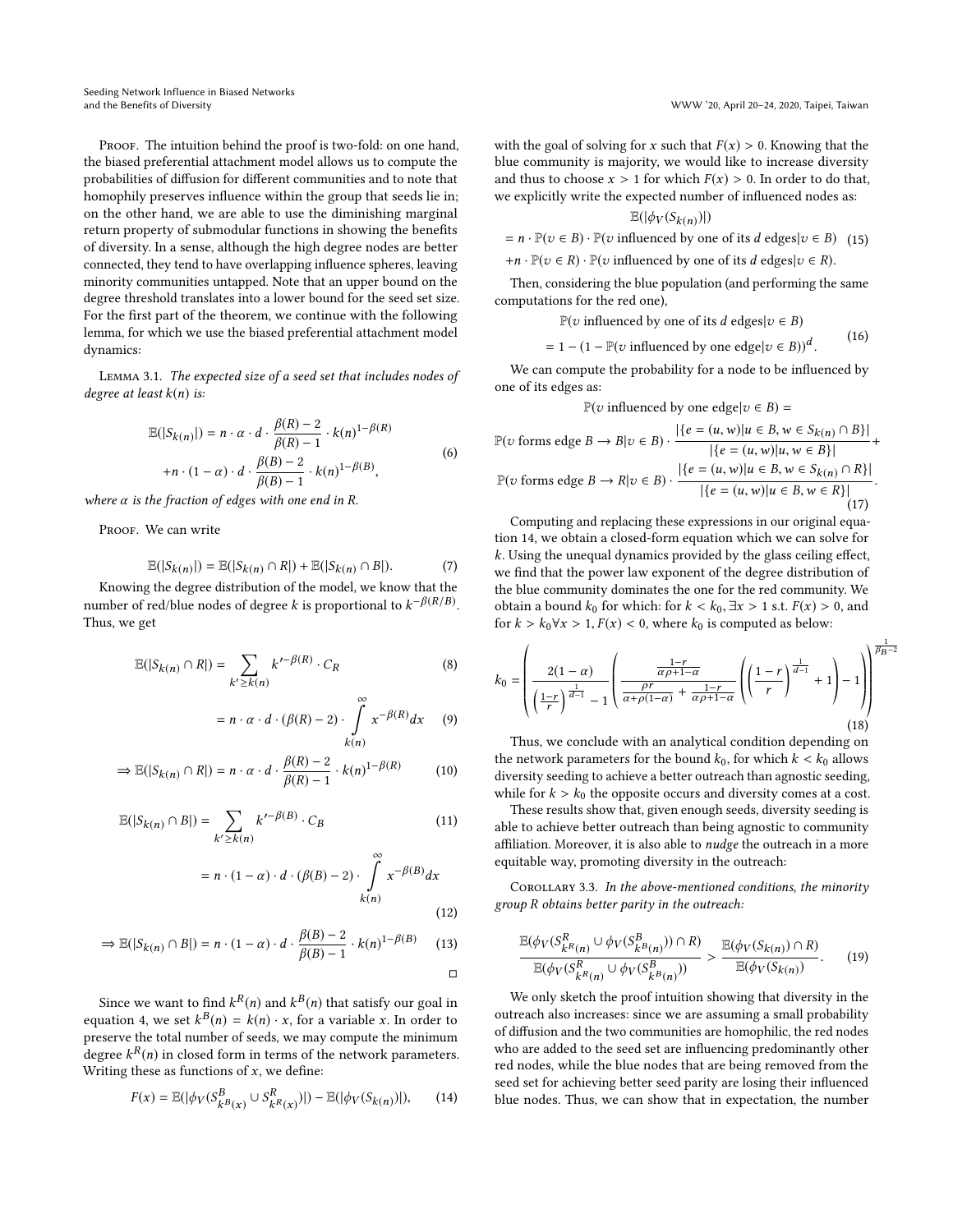<span id="page-5-1"></span>

Figure 2: Seed set size versus outreach for  $r = 0.186$ ,  $n =$ 53, 307,  $\rho = 0.294$ ,  $\alpha = 0.179$ ,  $d = 3$ .

<span id="page-5-2"></span>

Figure 3: Minimum seed set size budget as r varies between 0 and 0.5, and  $n = 53,307$ ,  $\rho = 0.294$ ,  $d = 3$ .

of red nodes in the outreach increases, while the number of blue nodes decreases, leading to a more equitable ratio of the red nodes in the outreach. □

#### 3.3 How many seeds are enough?

As the theory suggests, given a large enough seed set, diversity can act as a catalyst for increasing outreach. To realistically understand these conditions, we compute the approximate bounds of the size of the seed set emerging from the conditions that let us achieve both fairness and efficiency for a synthetic network.

Using equation [18,](#page-4-1) we are able to approximate the upper bound of the minimal degree in our seed set. From this, we can approximate the number of nodes with a higher degree than this bound, obtaining the minimum seed set size to achieve both fairness and efficiency. We present this numerical computations for a simulated network that resembles the DBLP dataset we used for empirical evaluation, setting  $n = 53,307$  nodes,  $r = 0.186$  the ratio of women,  $d = 3$ average degree. We infer  $\alpha = 0.179$  from a fixed-point equation

of the biased preferential attachment model [\[5\]](#page-9-34), and we compute  $\rho$  = 0.294 as the homophily parameter associated to DBLP.<sup>[1](#page-0-0)</sup>

Figure [2](#page-5-1) illustrates the performance of our three seeding heuristics for this network: while parity seeding needs <sup>11</sup>, <sup>286</sup> seeds (or 21% of the population) in order to be better than agnostic seeding, diversity seeding only needs <sup>9</sup>, <sup>118</sup> seeds (or 17% of the population). For a smaller seed set, with <sup>5</sup>, <sup>000</sup> nodes, both strategic heuristics perform worse than the agnostic one, as theory predicts, yet within a marginal bound. As the seed set size increases, parity seeding leads to a similar outreach as being agnostic, while enforcing diversity seeding leads to a better outreach.

Finally, we vary the minority proportion  $r$  to understand the relationship between fairness and network disparity. Figure [3](#page-5-2) shows the different phase transitions that occur, for the two necessary seed set budgets for parity seeding and diversity seeding, plotting the necessary seed set size to encompass agnostic seeding as a function of r for diversity seeding (blue line) and parity seeding (purple line). As these budgets show the minimum seed set size for the strategic heuristics to become better than the agnostic one, the red region shows the parameter space for which both strategic heuristics encounter a loss in outreach to agnostic seeding (equivalent to having too few seeds), the blue region shows that for a moderate amount of seeds diversity is able to do better than agnostic but parity is not, and finally the purple region shows that for a large enough seed set, parity seeding is also able to perform better than agnostic seeding (with diversity performing best since it's a relaxed heuristic).

As  $r$  increases and the groups become more equal, we need fewer seeds to achieve both better equity and efficiency for diversity seeding, but not necessarily for the parity heuristic. Indeed, as  $r$  increases from 0.1 to 0.45, the required budget for the seed set size decreases from <sup>17</sup>.8% to <sup>4</sup>.3% of the total population for diversity seeding, while parity seeding starts needing more seeds as  $r$  approaches 0.5. Intuitively, a more equal population requires fewer seeds that can achieve both fairness and efficiency, but as the population becomes more equal, it becomes harder to achieve strict statistical parity, as we would have more minority nodes in with high degree and thus the minority population would have been already partially influenced. Moving from partially influenced to being influenced in a truly proportional way requires a much higher cost than a relaxed condition on parity as our diversity seeding heuristic ensures, and thus diversity seeding becomes a powerful tool in achieving fairness.

#### <span id="page-5-0"></span>4 DIVERSITY BENEFIT IN PRACTICE?

As the theoretical model provides us with a rigorous analysis of the relationship between diversity and efficiency (when diversity comes at a cost, and when it can improve efficiency), we aim to understand its applicability in real-life scenarios. To such end, we collected a co-authorship dataset of Computer Scientists from DBLP [\[30\]](#page-9-40), an online database that records most publications in Computer Science. As professional opportunities for Ph.D. students, post-docs, as well as collaborations, are often shared through word of mouth or email

<sup>&</sup>lt;sup>1</sup> Since rejected edges are lost, computing  $\rho$  is not as simple as counting the number of cross-community edges. However, as one can approximate  $r$  and  $\alpha$ , we can replace cross-community edges. However, as one can approximate  $r$  and  $\alpha$ , we can replace them as parameters in the function  $F$  from Lemma 4.3 from [\[5\]](#page-9-34), knowing that  $\tilde{F}$  has α as its fixed point. Thus,  $F(α) - α$  must be equal to 0 as a function of  $ρ$  from the fixed-point equation, so we can obtain an approximate value for  $\rho$ .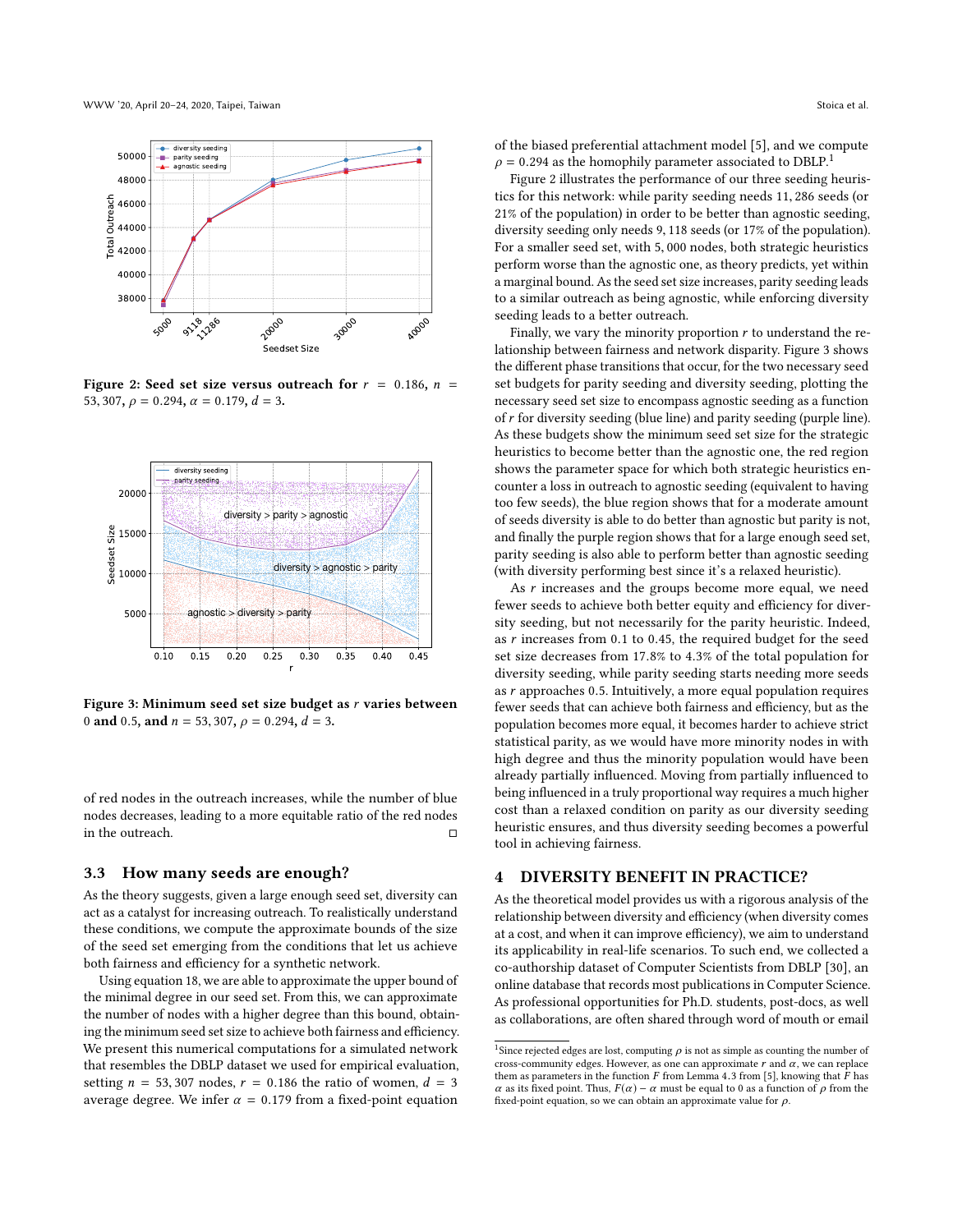lists in the Computer Science community, we aim to study the effect of network structure on who receives such opportunities, in a field known to exhibit gender and race imbalance [\[20,](#page-9-41) [36,](#page-9-42) [41,](#page-9-43) [45\]](#page-9-44).

#### 4.1 Inequality in scientific networks

We collected the first <sup>200</sup>, <sup>000</sup> articles from DBLP, recording the listed authors as nodes and creating an undirected edge between any two authors who have co-authored an article. We then extracted the largest connected component of this graph, resulting in <sup>53</sup>, <sup>307</sup> nodes and <sup>288</sup>, <sup>864</sup> edges.

Perceived gender: similar to previous studies [\[5,](#page-9-34) [31\]](#page-9-45), we used the authors' first names in understanding their perceived gender based on the Social Security Data (SSN) in the U.S. between 1940 and 2007. The SSN data provides us with a list of names and genders, from which we kept only those with at least 50 occurrences and which assign one of 'male' or 'female' at least 95% of the time. This created a dictionary of <sup>32</sup>, <sup>676</sup> first names-gender with low ambiguity, which allowed us to infer the perceived gender of our graph. Out of the <sup>53</sup>, <sup>307</sup> people, about 19% are perceived as female and 81% as male, confirming a large imbalance known in the field.

The imbalance in representation leads to an imbalance in degree, shown in Figure [4,](#page-6-0) illustrating the percentage of female researchers amongst those with degree at least  $x$ , as  $x$  varies between 1 and the maximum number of co-authors in the network. The size of the points represents the relative size of the population who has degree higher than the x-axis value. We note that there are always more men than women for every degree in the network. Except for a core of researchers who are very well-connected, the degree distribution resembles a power law, with very researchers of high degree. Although women do reach quite high degrees, the most well-connected researchers are still men and there are very few people with such high degrees. Indeed, choosing a seed set of size <sup>5</sup>, <sup>000</sup>−10, <sup>000</sup> is equivalent to choosing people of degree at least <sup>8</sup> or 10, for which the fraction of women on the y-axis is 15%. We further notice that the network is quite clustered, the vast majority of edges being intra-community. Thus, while the glass ceiling effect is not extremely pronounced, disparity in influence still exists by choosing only a few top people in the seed set and spreading influence in their community, leading to under-representing women.

Homophily: Beyond the inequality in the degree distribution of the two communities, the data also exhibits a tendency of people to connect more with those of the same perceived gender. Indeed, women have <sup>24</sup>.3% of their edges directed at other women, while men connect <sup>83</sup>.5% of their edges towards other men. Therefore, although many inter-community edges do exist, both genders exhibit moderate homophily, reproducing the theoretical model from Section [3.](#page-1-0)

Limitations: this gender inference method is constrained by limitations on gender binarity in the SSN data, as well as the exclusion of people who have more 'ambiguous' names, as defined above. Above all, it is not intended to replace the private identity, but rather to reflect the public perception, which is still a major factor in discrimination [\[32\]](#page-9-46).

<span id="page-6-0"></span>

Figure 4: Log-scale plot of degree versus fraction of women among researchers with degree at least x, sized by the relative proportion of population of that degree or larger.

## 4.2 Practical evaluation of diversity seeding

Algorithms: We implement the three degree heuristics for seed selection on this dataset: agnostic seeding, parity seeding, and diversity seeding. While the agnostic heuristic chooses nodes above a certain degree threshold, the strategic ones essentially choose differentiated degree thresholds for each community, just like in the theoretical set-up. To implement diversity seeding, we vary a relaxation parameter  $\zeta$  that allows us to shift between agnostic and parity seeding and report the best results in terms of outreach as a ζ varies, averaged over <sup>1</sup>, <sup>000</sup> iterations.

Experiments: We simulate the cascading process in DBLP for these three seeding algorithms. While theory provides a bound for the seed set size needed to be more fair and more efficient, the model assumptions render it only approximate in real life, where we find that we need even fewer seeds to achieve our goal and that theory only provides a conservative estimate of the seed set size bound. We compute the minimum seed set size budget that theory predicts to achieve both fairness and efficiency in the strategic algorithms to be around <sup>9</sup>, <sup>100</sup> nodes (<sup>∼</sup> 17% of the population). We experiment with seed sets of 1,000, 5,000, and 9,100 nodes for  $p = 0.01$  and  $p = 0.1$ (Table [1\)](#page-7-1). We bold the values for the best heuristic for each row and seedset size, and show the increase and decrease of outreach values of the strategic heuristics in green and red arrows, respectively, as compared to the agnostic seeding baseline.

Indeed, choosing a relatively small seed set of <sup>1</sup>, <sup>000</sup> nodes, both strategic heuristics perform worse than agnostic seeding, obtaining a lower outreach (Table [1](#page-7-1) top) while increasing diversity. However, increasing the seed set size to <sup>5</sup>, <sup>000</sup> nodes, we note that the diversity seeding slightly increases the outreach, yet parity seeding one decreases it, while for a seed set size of <sup>9</sup>, <sup>100</sup> nodes, both strategic heuristics perform slightly better than the agnostic one. This confirms our theoretical findings that when the seed set size is too low, achieving parity comes at a cost of efficiency, but increasing it diversity comes at no cost to efficiency, but quite the opposite.

Although the outreach increase is marginal, what is impressive is to notice that, for <sup>9</sup>, <sup>000</sup> seeds, replacing <sup>100</sup> (for diversity seeding) and 200 (for parity seeding) male seeds with female seeds leads to a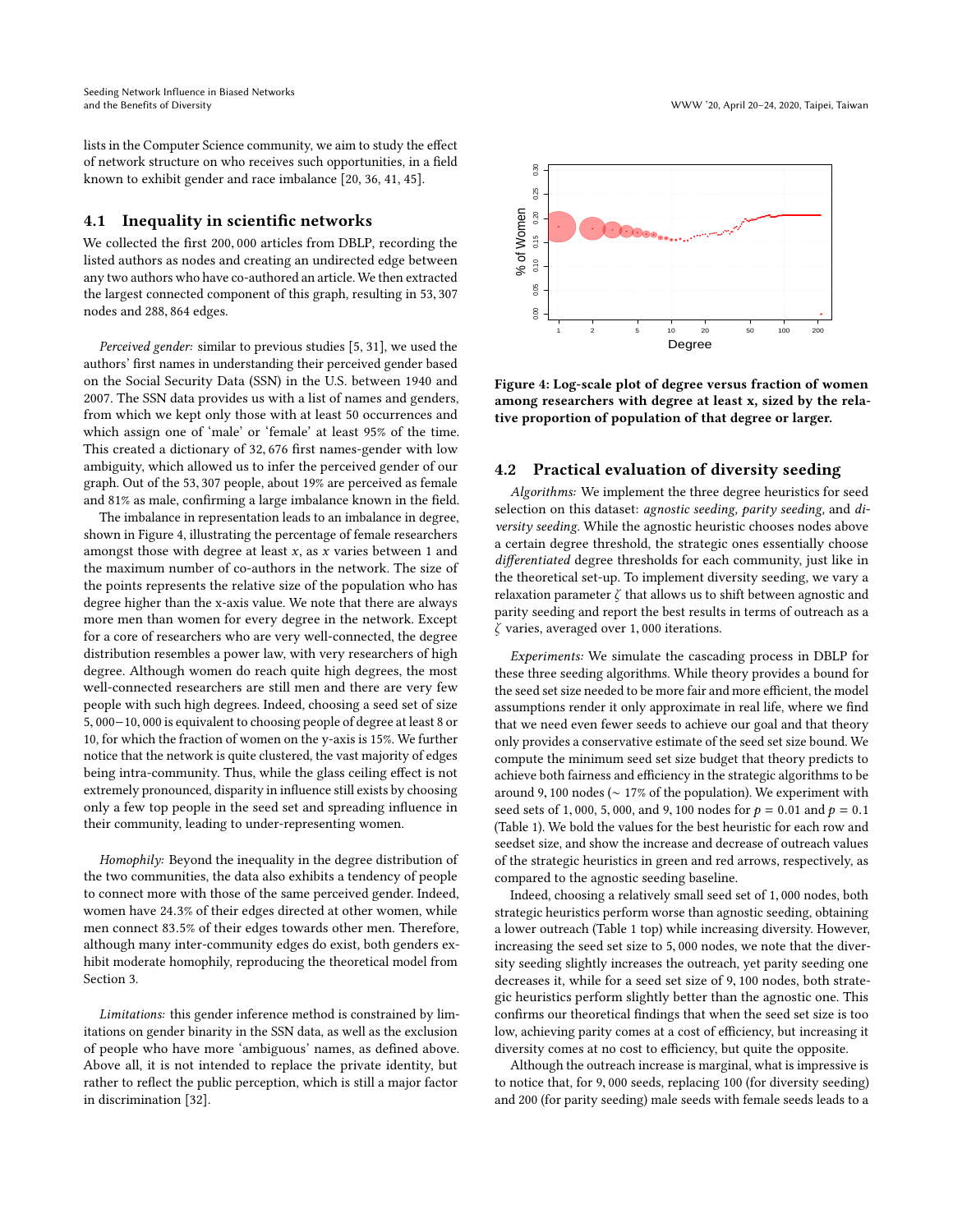<span id="page-7-1"></span>

|                 |          | $1.000$ seeds |         |           | 5,000 seeds |                                                                                                                                                       | $9.100$ seeds |            |            |  |  |
|-----------------|----------|---------------|---------|-----------|-------------|-------------------------------------------------------------------------------------------------------------------------------------------------------|---------------|------------|------------|--|--|
| $p = 0.01$      |          |               |         |           |             | Agnostic seeding Parity seeding Diversity seeding Agnostic seeding Parity seeding Diversity seeding Agnostic seeding Parity seeding Diversity seeding |               |            |            |  |  |
| Total outreach  | 1,149.15 | 1.147.874     | 1,149.1 | 5.410.748 | 5.408.762   | 5411.191                                                                                                                                              | 9.554.934     | 19,555.559 | 9,556.349  |  |  |
| F outreach      | 191.95   | 210.456       | 196.6   | 862.191   | 1.004.232   | 1892.11                                                                                                                                               | 1.581.842     | 1,776.037  | 1.679.423  |  |  |
| M outreach      | 957.2    | 937.418       | 952.5   | 4.548.557 | 4.404.53    | 1,4,519.081                                                                                                                                           | 7.973.092     | 17,779.522 | 17,876.926 |  |  |
| F % in outreach | 0.167    | 0.183         | 0.171   | 0.15934   | 0.18567     | 10.165                                                                                                                                                | 0.16555       | 10.186     | 10.176     |  |  |
| F seeds         | 165      | 185           | 170     | 784       | 930         | 815                                                                                                                                                   | 1.490         | 1,690      | 1,590      |  |  |
| $p = 0.1$       |          |               |         |           |             | Agnostic seeding Parity seeding Diversity seeding Agnostic seeding Parity seeding Diversity seeding Agnostic seeding Parity seeding Diversity seeding |               |            |            |  |  |
| Total outreach  | 3.479.65 | 3.460.37      | 3.480.2 | 9.861     | .9.847.4    | 9.862.73                                                                                                                                              | 14.343.6      | 14.337.63  | 14.344.6   |  |  |
| F outreach      | 612.72   | 1616.9        | 616.5   | 1,710     | 1.810.547   | 1.745.3                                                                                                                                               | 2.498.87      | 2.642.333  | 12.534.3   |  |  |
| M outreach      | 2866.93  | 2843.47       | 2863.7  | 8,151     | 8.036.861   | 18.117.43                                                                                                                                             | 11.844.725    | 11.810.3   | 11,695.3   |  |  |
| F % in outreach | 0.176    | 0.178         | 10.177  | 0.17341   | 0.1838      | 10.17695                                                                                                                                              | 0.174         | 0.1843     | 10.176672  |  |  |
| F seeds         | 165      | 185           | 175     | 784       | 930         | 830                                                                                                                                                   | 1.490         | 1.690      | 1,540      |  |  |

Table 1: Results for the DBLP dataset for  $p = 0.01$  and  $p = 0.1$ , for 1,000, 5,000, and 9,100 seeds.

decrease in male outreach which is overcome in both heuristics by the increase in female outreach, even if females are less than 20% of the population and have lower degrees.

While the case of  $p = 0.01$  can be viewed as an approximation for our one-hop theoretical model (since when the conducting probability is as low as <sup>0</sup>.01, the two-hop influence is negligible), as we increase the conducting probability, the one-hop model is no longer an accurate approximation of our simulation.

Table [1](#page-7-1) (bottom) illustrates the  $p = 0.1$  case, showing a larger outreach achieved by both strategic heuristics than for  $p = 0.01$ . Indeed, even for <sup>1</sup>, <sup>000</sup> seeds, diversity seeding is able to do better than agnostic seeding. Furthermore, there is a smaller loss in the male outreach that was evident for  $p = 0.01$ , due to more crosscommunity interaction, since information is able to travel beyond the seeds' immediate neighbors. Although parity seeding achieves a better female ratio in the outreach, diversity seeding gains a better total outreach and a better outreach for males as well, needing far fewer seeds to do so.

#### <span id="page-7-0"></span>5 DIVERSITY SEEDS IN BROADER CONTEXT

While our previous results show a promising direction in choosing seeds fairly without losing efficiency, we present a set of extensions that generalize our claims, including the case of small seed set budget and different centrality measures for seed selection.

Diversity on a small budget: influence problems may often be limited to a small budget for seed set size—perhaps only a small number of free products can be given by a company for promotion, or a small number of vaccines are initially available to the general population. In these cases, even if theory predicts that a sufficiently large seed set can achieve both efficiency and fairness, what to do when that seed set size is simply not available?

To answer this question, we extend our analysis to add parity constraints at a new level: at the neighbors of the seed set. We call this variant of ranking nodes neighbor seeding. A node's potential to influence is a function of its neighbors' potential. Thus, more balanced neighborhoods will prevent influence from being restricted to one community and may yield wider diffusion. Here, we leverage the intuition given by networks that exhibit homophily: since nodes with the same label cluster together, influence will also be contained within those clusters. While we may apply this reasoning for ensuring parity at every level of the network, it is not

<span id="page-7-2"></span>

Figure 5: Outreach (a) and female ratio in outreach (b) for the degree heuristics in DBLP,  $p = 0.01$ .



Figure 6: Outreach (a) and female ratio in outreach (b) for the degree discount heuristics in DBLP,  $p = 0.01$ .

computationally feasible to do so, and thus we compare results for agnostic seeding, diversity seeding, and neighbor seeding.

Diversity for different heuristics: We apply these variants to degree and other centrality heuristics, showing that the intuition behind these results is not limited to degree centrality, but it generalizes to other statistical measures of centrality. We thus implement the three seeding heuristics on the DBLP dataset, for a budget of 30 seeds and  $p = 0.01$  and  $p = 0.1$ , comparing their performance in terms of outreach and fairness for different state-ofthe-art centrality-based algorithms: degree, degree discount [\[12\]](#page-9-15), greedy [\[22\]](#page-9-12), distance centrality [\[44\]](#page-9-47), and random. The random algorithm, while extremely simplistic, provides a good benchmark for the difference between being completely agnostic to labels and position, and being strategic through our heuristics. We report the results from averaging each cascade <sup>1</sup>, <sup>000</sup> times.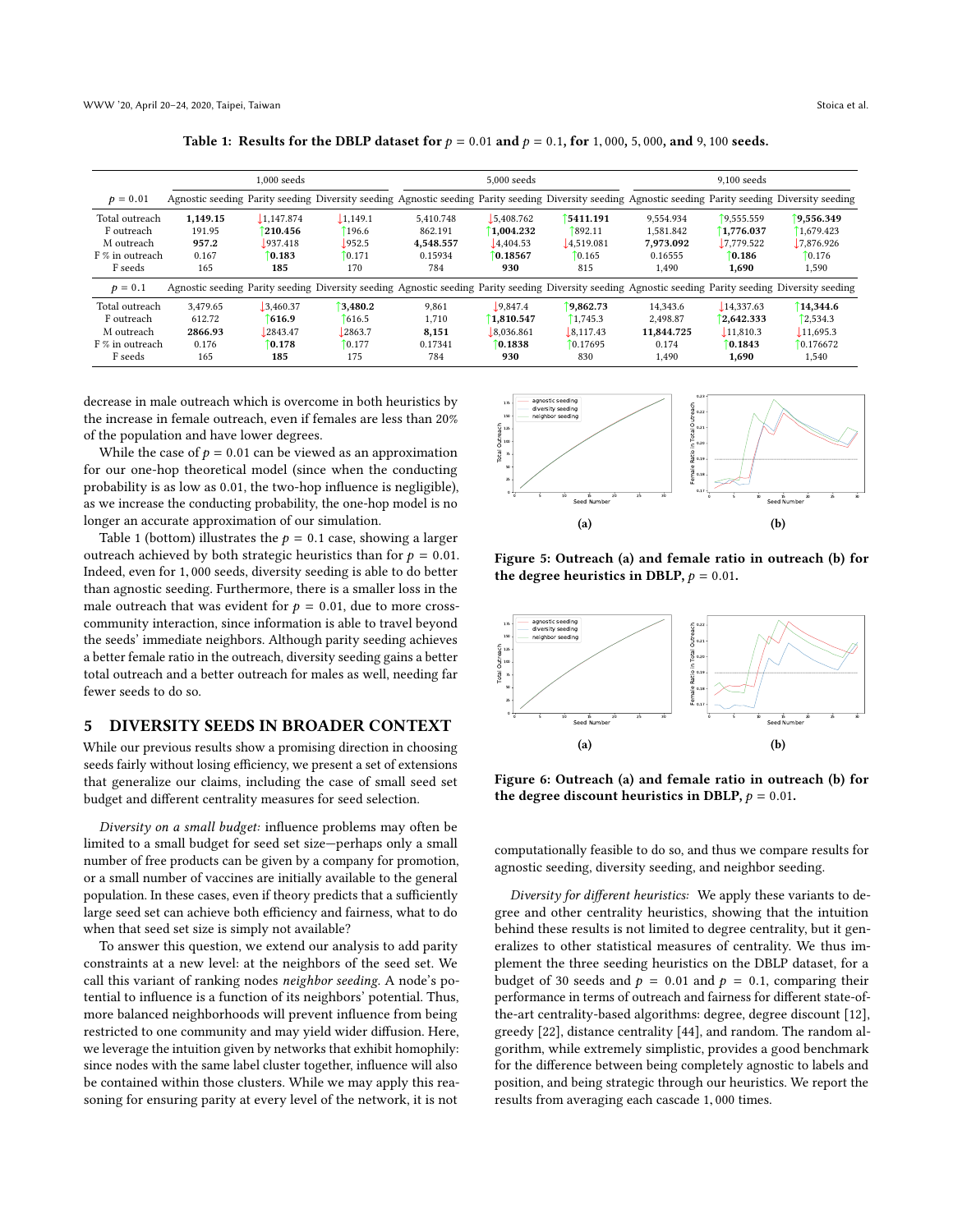<span id="page-8-3"></span>Table 2: Female and male outreach for agnostic seeding (AS), diversity seeding (DS), and neighbor seeding (NS) heuristics.

|                                                                                                                                                                                                                                                   | Degree |           | Degree discount          |     | Greedy  |                      | Distance centrality |         |                   | Random          |                 |                                                              |      |     |                                                                                                                                                   |
|---------------------------------------------------------------------------------------------------------------------------------------------------------------------------------------------------------------------------------------------------|--------|-----------|--------------------------|-----|---------|----------------------|---------------------|---------|-------------------|-----------------|-----------------|--------------------------------------------------------------|------|-----|---------------------------------------------------------------------------------------------------------------------------------------------------|
| $p = 0.01$                                                                                                                                                                                                                                        | AS     | <b>DS</b> | NS.                      | AS. | DS      | NS                   | AS                  | DS.     | <b>NS</b>         | AS              | <b>DS</b>       | NS.                                                          | AS   | D.S | NS                                                                                                                                                |
| F outreach 37.984 138.174<br>M outreach 145.746 145.71 145.786 145.728 145.523 145.901 179.093 180.128                                                                                                                                            |        |           | $\uparrow$ 38.151 37.901 |     | 138.484 | $\int$ 38.135 42.215 |                     | 142.793 | 144.251<br>178.67 | 6.332<br>34.594 | 18.528<br>132.6 | <b>6.581</b>                                                 | 8.99 |     | $18.646$ 131.433<br>$\begin{array}{ c c c c c c c c c } \hline \text{35.217} & \text{36.988} & \text{34.021} & \text{122.246} \hline \end{array}$ |
| $p = 0.1$                                                                                                                                                                                                                                         | AS     | D.S       | NS.                      | AS. | DS      | NS.                  | AS.                 | DS.     | NS.               | AS              | <b>DS</b>       | NS.                                                          | AS   | D.S | NS.                                                                                                                                               |
| Foutreach 44.494 144.481 197.949 137.856 155.69 148.924 215.441 216.641 207.07 63.498 64.967<br>M outreach 170.542 170.542 170.54 1497.613 694.161 1747.224 1735.246 997.377 1001.032 1006.079 404.006 1400.938 1417.748 103.767 193.218 1229.248 |        |           |                          |     |         |                      |                     |         |                   |                 |                 | $\uparrow$ 68.068 22.414 $\uparrow$ 31.503 $\uparrow$ 57.104 |      |     |                                                                                                                                                   |

<span id="page-8-1"></span>

Figure 7: Outreach (a) and female ratio in outreach (b) for the greedy heuristics in DBLP,  $p = 0.01$ .

<span id="page-8-2"></span>

Figure 8: Outreach (a) and female ratio in outreach (b) for the distance centrality heuristics in DBLP,  $p = 0.01$ .

<span id="page-8-0"></span>

Figure 9: Outreach (a) and female ratio in outreach (b) for the random heuristics in DBLP,  $p = 0.01$ .

In almost all cases, neighbor seeding achieves a better ratio of women in the outreach than diversity seeding (Figures [5–](#page-7-2)[9](#page-8-0) (b)), in some cases considerably surpassing agnostic seeding (Figures [5,](#page-7-2) [7,](#page-8-1) [8\)](#page-8-2). The exception occurs for the random algorithm (Figure [9](#page-8-0) (a)), for which diversity seeding obtains a better parity ratio in for females in the outreach than neighbor seeding, both of the them surpassing agnostic seeding. However, neighbor seeding is able to obtain a much better influence spread (Figure [9](#page-8-0) (b)).

Moreover, neighbor seeding achieves a similar outreach, with a marginal increase, for the other heuristics as well (Figures [5–](#page-7-2)[9](#page-8-0) (a)), showing that an increase in outreach diversity does not have to come at a cost of efficiency. Although the outreach increase is again marginal, investigating the male and female outreach gains (or losses) shows the intricacy of our result: as more females are added to the seed set, more are gained in the outreach as well, at a male loss (Table [2](#page-8-3) top). What is again impressive is to notice that the female gain in outreach is able to compensate for the male loss, given the large ratio difference between males and females in the network. We obtain similar results for  $p = 0.1$ , for which we omit the equivalent plots due to space considerations.

Pareto efficiency: Finally, while diversity seeding may reduce the male outreach in some cases, especially for small  $p$  (Table [2](#page-8-3) top), we notice that neighbor seeding increases both the female and male outreach, suggesting that the agnostic heuristic is not actually Pareto-efficient for larger values of  $p$  (Table [2](#page-8-3) bottom). This exceeds the expectations that female gain in outreach comes at a male loss that theory suggests and may be intuitively explained as larger  $p$  implies a more than one-hop influence, leading to a better cross-community communication and showing that information diffusion can be done in a win-win equitable way.

#### 6 CONCLUSION

In this paper, we have unraveled the subtle dynamics of network structure in influence maximization, showing that including sensitive features in the input of most natural seed selection algorithms substantially improves diversity but also often leaves efficiency untouched or even provides a small gain. Through a detailed theoretical analysis of biased networks, we show that when the seed set size is sufficiently large, promoting better parity in the seed selection process leads to better parity in the outreach as well since seed set diversity taps into inactivated communities that are hard to reach only from central nodes. On the other hand, when the seed set is too small, fairness comes at a small cost of efficiency. However, as we show again on real-world data, alternative algorithms can extend the benefits of diversity.

Beyond these immediate results, our paper opens future research avenues to analyze more complex algorithms and diffusion processes. Antithetical factors, such as fairness and efficiency, make this a particularly worthwhile area in designing corrections that make the algorithmic output more balanced and justified.